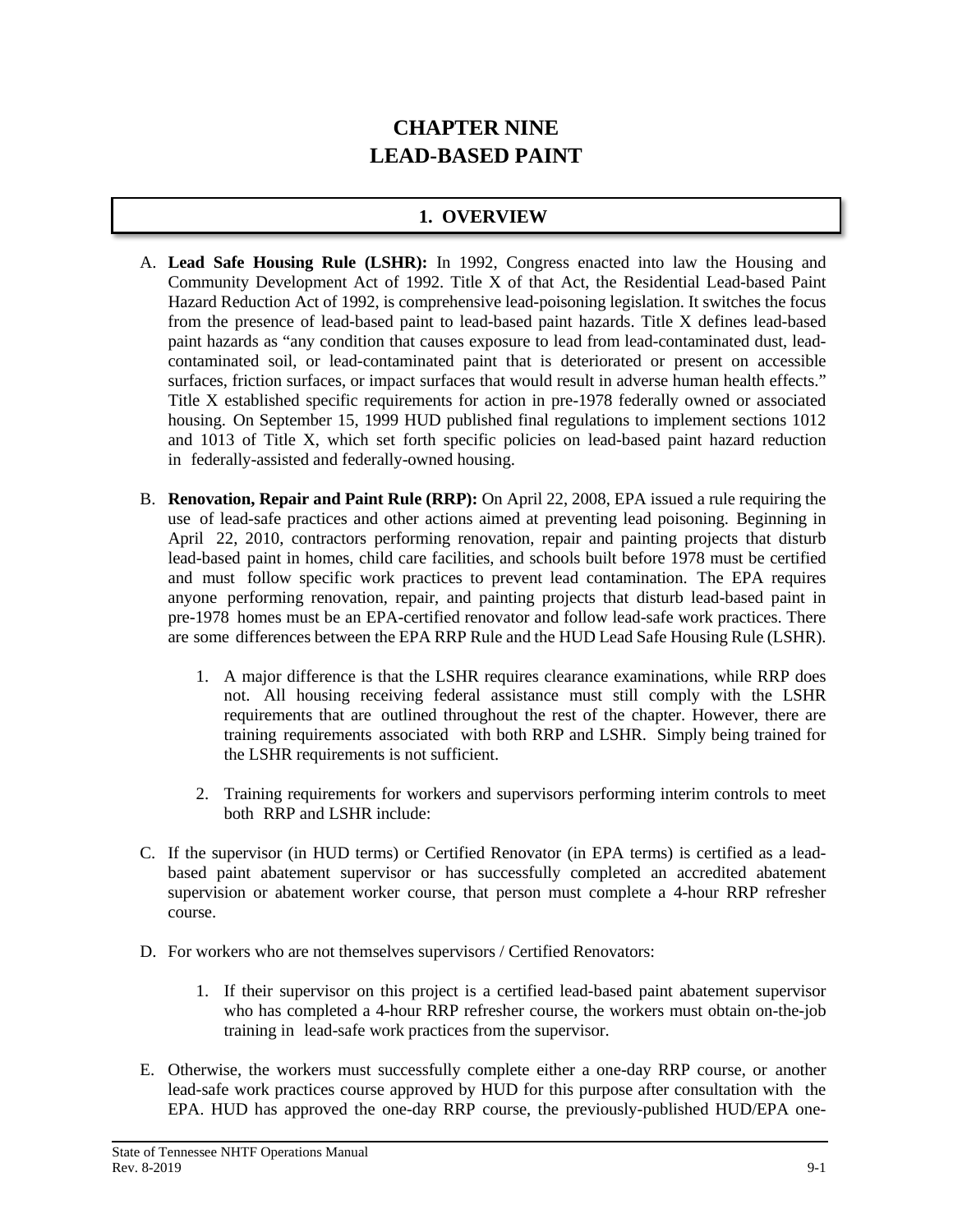day Renovation, Remodeling and Repair course, and other one-day courses listed on HUD's website, at www.hud.gov/offices/lead.

- F. This chapter provides you with guidance in order to comply with the HUD LSHR regulations. The Department of Housing and Urban Development (HUD) and the Environmental Protection Agency (EPA) regulate LBP activities performed on government owned or assisted properties. The Lead Safe Housing Rule is (LSHR) divided into sections that are called subparts. Subparts "C" through "M" apply to specific programs, such as multi-family mortgage insurance, projectbased rental assistance, housing rehabilitation, public housing, tenant-based rental assistance, or acquisition, leasing supportive services or operations. Although all of Title X is applicable to the NHTF program, the most relevant parts of this legislation are Subparts J and K.
	- 1. SUBPART J The intent of Subpart J is to eliminate as far as practicable lead-based paint hazards in residential property that receives federal assistance for rehabilitation under a program administered by HUD.
	- 2. SUBPART  $K$  The intent of Subpart K is to eliminate as far as practicable lead-based paint hazards in a residential property that receives federal assistance under certain HUD programs for acquisition, leasing, support services, or operation.
- G. As a general policy, THDA requires that actual testing be performed on any pre-1978 housing that is eligible for rehabilitation. This testing may be a Lead Hazard Screen, a Risk Assessment, or Paint Inspection, as defined in Section 2 below, performed by a certified Risk Assessor. The goal of this testing is to determine through testing whether or not LBP exists in the house and whether or not a LBP Hazard exists. The results of this testing and the corrective measures shall be incorporated in the rehabilitation work write-up.
- H. Presumption of Lead. THDA does not encourage the use of the Presumption of LBP in its programs, and requires that the project administrator contact THDA before starting work under this assumption. A Presumption does not provide real evidence as to whether or not LBP or a LBP Hazard exists. In those cases where THDA may allow a Presumption of Lead-Based Paint, there must be at least a laboratory analysis of dust samples collected by a qualified risk assessor prior to beginning work.

#### **2. DEFINITIONS**

- A. **ABATEMENT** Any set of measures designed to permanently (at least twenty-years) eliminate lead-based paint or lead-based paint hazards.
- B. **CLEARANCE EXAMINATION** An activity conducted following lead-based paint hazard reduction activities to determine that the hazard reduction activities are complete and that no soillead hazards or settled dust-lead hazards exist in the dwelling unit or worksite. The clearance process includes a visual assessment and collection and analysis of environmental samples.
- C. **INTERIM CONTROLS** A set of measures designed to reduce temporarily human exposure or likely exposure to lead-based paints hazards. Interim controls include, but are not limited to, repairs, painting, temporary containment, specialized cleaning, clearance, ongoing leadbased maintenance activities, and the establishment and operation of management and resident education programs.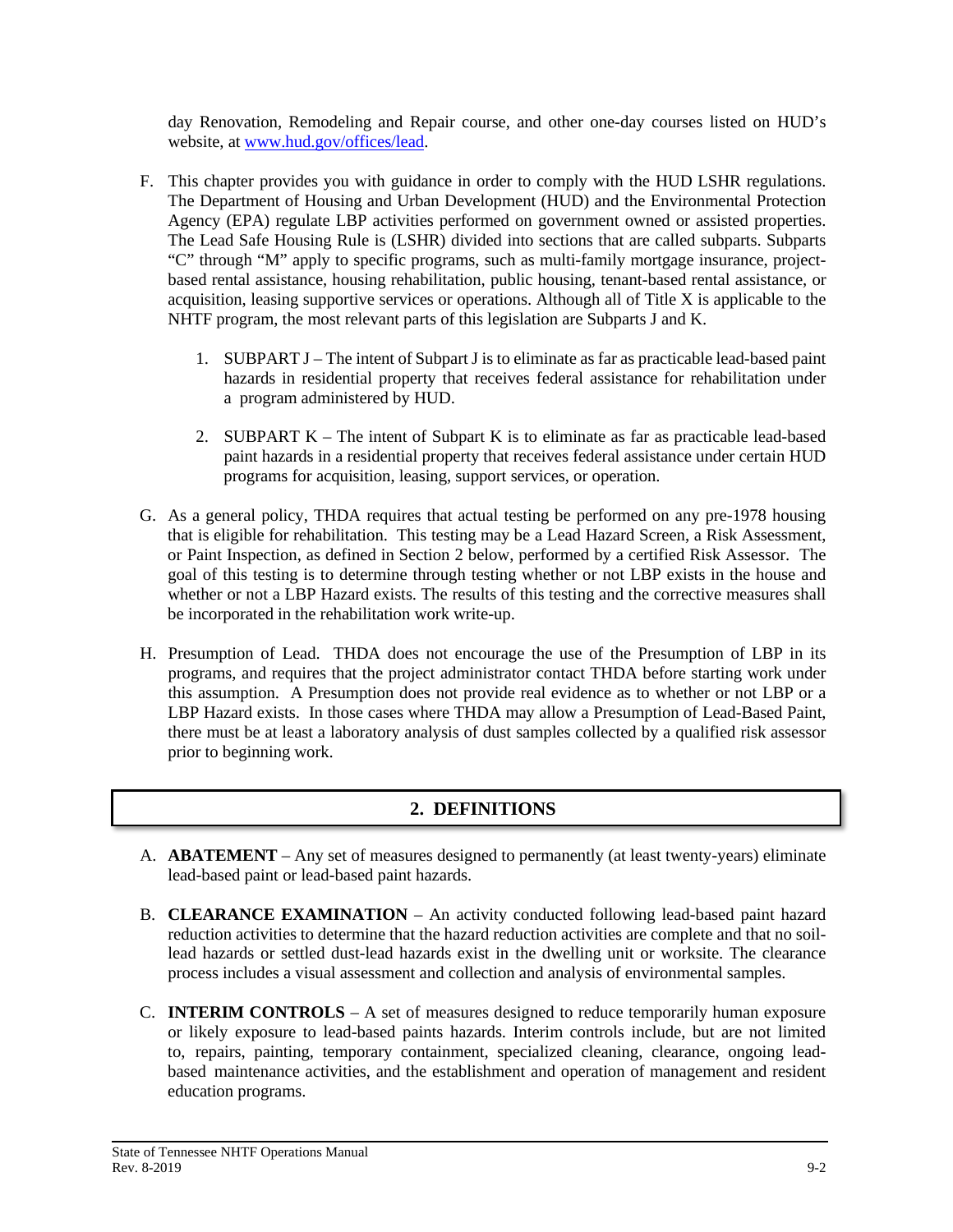- D. **LEAD-BASED PAINT HAZARDS** Any condition that causes exposure to lead from dustlead hazards, soil-lead hazards, or lead-based paint that is deteriorated or present in chewable surfaces, friction surfaces, or impact surfaces, and that would result in adverse human health effects.
- E. **LEAD-BASED PAINT INSPECTION** A surface by surface testing of all painted, shellacked, or varnished surfaces to determine the presence or absence of lead.
- F. **PAINT TESTING** The process of determining, by a certified lead-based paint inspector or risk assessor, the presence or the absence of lead-based paint on deteriorated paint surfaces or painted surfaces to be disturbed or replaced.
- G. **RISK ASSESSMENT** An on-site investigation to determine the existence, nature, severity, and location of lead-based paint hazards; and the provision of a report by the individual or firm conducting the risk assessment explaining the results of the investigation and options for reducing lead-based paint hazards.
- H. **LEAD SAFE WORK PRACTICES** Lead based paint hazard reduction using approved methods of paint stabilization, occupant protection, specialized cleaning.
- I. **STANDARD TREATMENTS** A series of hazard reduction measures designed to reduce all lead-based paint hazards in a dwelling unit without the benefit of a risk assessment or other evaluation. NOTE: These are not allowed in THDA's program as these are used with the presumption of lead approach.

# **3. REQUIREMENTS FOR REHABILITATION ASSISTANCE (SUBPART J)**

Subpart J of Title X deals specifically with rehabilitation. The requirements in regards to lead- based paint are dependent on the cost of the rehabilitation. HUD designates three categories of rehabilitation: property receiving less than or equal to \$5,000; property receiving between \$5,000 and \$25,000; and property receiving more than \$25,000. Costs of site preparation, occupant protection, relocation, interim controls, abatement, clearance and waste handling attributed to lead-based paint hazard reduction are not to be included when determining cost of rehabilitation. *However, these costs, plus the cost of rehabilitation, must not exceed the NHTF subsidy limits.* The following is a breakdown of what is required for each of these three categories in pre-1978 units:

#### A. **PROPERTIES RECEIVING LESS THAN OR EQUAL TO \$5,000 PER UNIT**

- 1. Provide the household, when applicable, with a copy of the pamphlet *Protect Your Family From Lead in Your Home* (LBP-1).
- 2. Conduct paint testing of all surfaces in the structure.
- 3. If, with THDA permission, the program administrator opts to Presume the Presence of Lead-Based Paint, there must be a laboratory analysis of dust samples as collected by a qualified risk assessor prior to beginning work.
- 4. Implement lead safe work practices during rehabilitation and repair any disturbed paint. If testing shows the absence of lead-based paint, safe work practices are not required.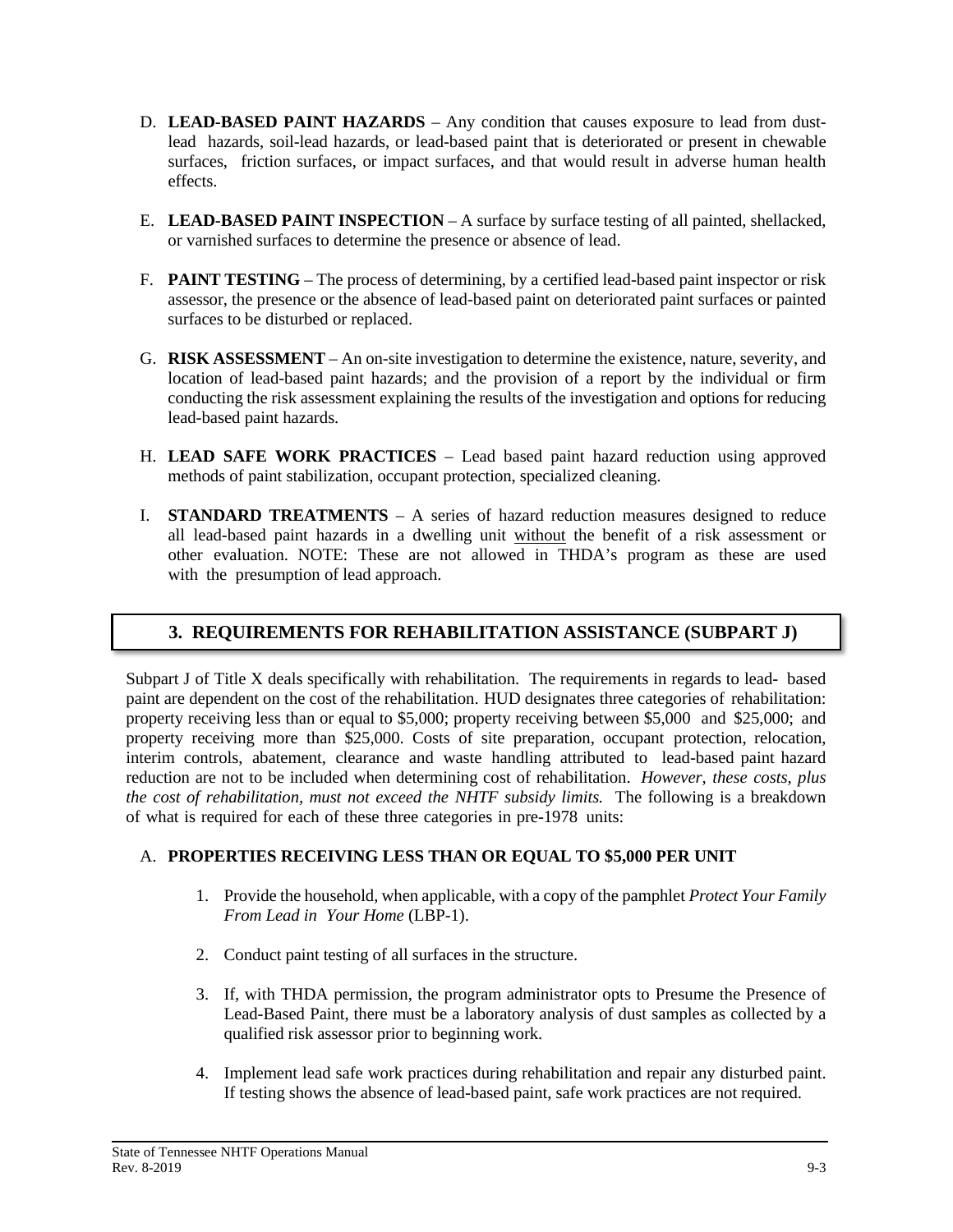- 5. After completion of rehabilitation, conduct clearance testing of the entire unit and common area. Clearance is not required if testing shows the absence of lead-based paint or if rehabilitation did not disturb painted surfaces greater than De minimis levels set forth by HUD.
	- a. De minimis levels:
		- i. 20 square feet on exterior surfaces
		- ii. 2 square feet in any one interior room or space
		- iii. 10% of the total surface area on an interior or exterior type of component with a small surface area, window sills, baseboards, and trim.
	- b. Provide the household, when applicable, with a copy of the COMPLETE Clearance Report within 15 days of completion of the hazard reduction activity or receipt by the administrator of the clearance report. (Documentation that the tenant, when applicable, has received the complete Clearance Report must be maintained in the project record.)

#### B. **PROPERTIES RECEIVING BETWEEN \$5,001 AND \$25,000 PER UNIT**

- 1. Provide the household, when applicable, with a copy of the pamphlet *Protect Your Family From Lead in Your Home* (LBP-1).
- 2. Conduct paint testing of all of the surfaces of the structure.
- 3. Perform a risk assessment in the dwelling unit receiving federal assistance and in associated common areas and exterior painted surfaces before rehabilitation begins.
	- a. A *Lead Hazard Screen* may be conducted first to determine whether a full risk assessment is required.
		- i. The Lead Hazard Screen is a limited risk assessment activity that involves dust and soil sampling and may include paint testing on deteriorated paint surfaces or surfaces to be disturbed during rehabilitation.
		- ii. A full risk assessment must be performed if any part of the Lead Hazard Screen fails.
- 4. Provide tenant, when applicable, with a copy of the COMPLETE Risk Assessment, Lead Hazard Screen within 15 days of completion of the report or receipt by the administrator. (Documentation that the tenant has received the Risk Assessment or Lead Hazard Screen must be maintained the in the project record.)
- 5. Perform interim controls of all lead-based paint hazards identified by the paint testing and risk assessment, as well as lead-based paint hazards created as a result of the rehabilitation work. If interim controls are necessary they must be performed by a person trained in accordance with CFR 1926.59 (Hazard Communication) and either be supervised by an individual certified as a lead-based paint abatement supervisor or have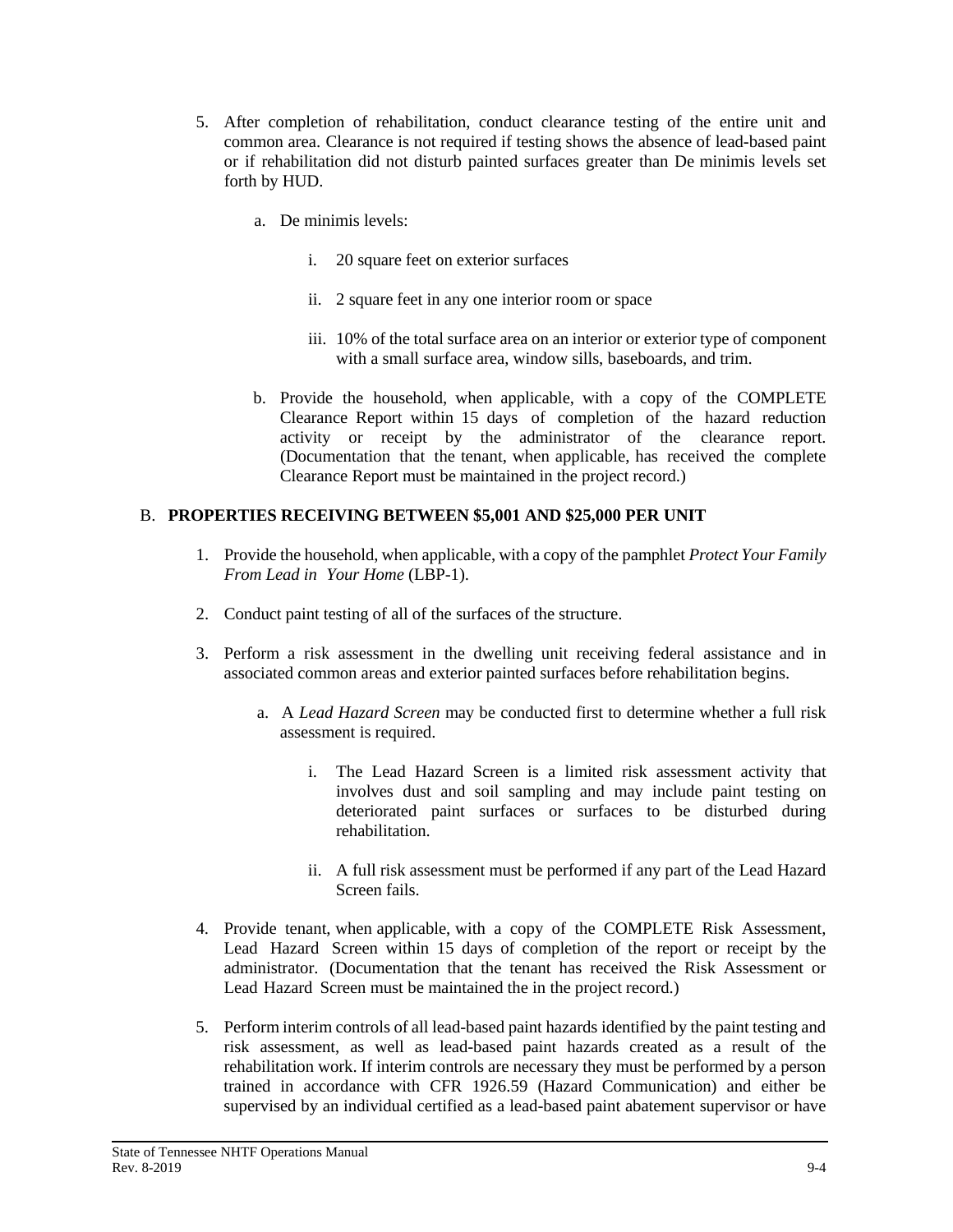successfully completed one of the following courses: a lead-based paint abatement supervisor or worker course accredited in accordance with 40 CFR 745.225; The Lead-Based Paint Maintenance Program; or The Remodeler's and Renovator's Lead-Based Paint Training Program.

- 6. After completion of rehabilitation, conduct clearance testing of the entire unit and common areas.
- 7. Provide the household, when applicable, with a copy of the COMPLETE Clearance Report within 15 days of completion of the hazard reduction activity or receipt by the administrator of the clearance report. (Documentation that the tenant has received the complete Clearance Report must be maintained in the project record.)
- 8. On-going lead-based paint maintenance is required if rehabilitation included NHTF.

#### C. **PROPERTIES RECEIVING MORE THAN \$25,000 PER UNIT**

- 1. Provide the household, when applicable, with a copy of the pamphlet *Protect Your Family From Lead in Your Home* (LBP-1).
- 2. Conduct paint testing of all surfaces in the structure.
- 3. Perform a risk assessment in the dwelling unit receiving federal assistance and in associated common areas and exterior painted surfaces before rehabilitation begins.
	- a. When a risk assessment is required, a Lead Hazard Screen may be conducted first to determine whether a full risk assessment is required.
		- i. The Lead Hazard Screen is a limited risk assessment activity that involves dust and soil sampling and may include paint testing on deteriorated paint surfaces or surfaces to be disturbed during rehabilitation.
		- ii. A full risk assessment must be performed if any part of the Lead Hazard Screen fails.
- 4. Provide household, when applicable, with a copy of the COMPLETE Risk Assessment or Lead Hazard Screen within 15 days of completion of the report or receipt by the administrator. (Documentation that the tenant has received the Risk Assessment or Lead Hazard Screen must be maintained the in the project record.)
- 5. Abate all lead-based paint hazards identified by the paint testing and risk assessment, as well as lead-based paint hazards created as a result of the rehabilitation work. Perform abatement on all painted surfaces. **All abatement work must be performed by a certified abatement contractor**.
- D. After completion of rehabilitation, conduct clearance testing of the entire unit and common areas.
- E. Provide the household, when applicable, with a copy of the COMPLETE Clearance Report within 15 days of completion of the hazard reduction activity or receipt by the administrator of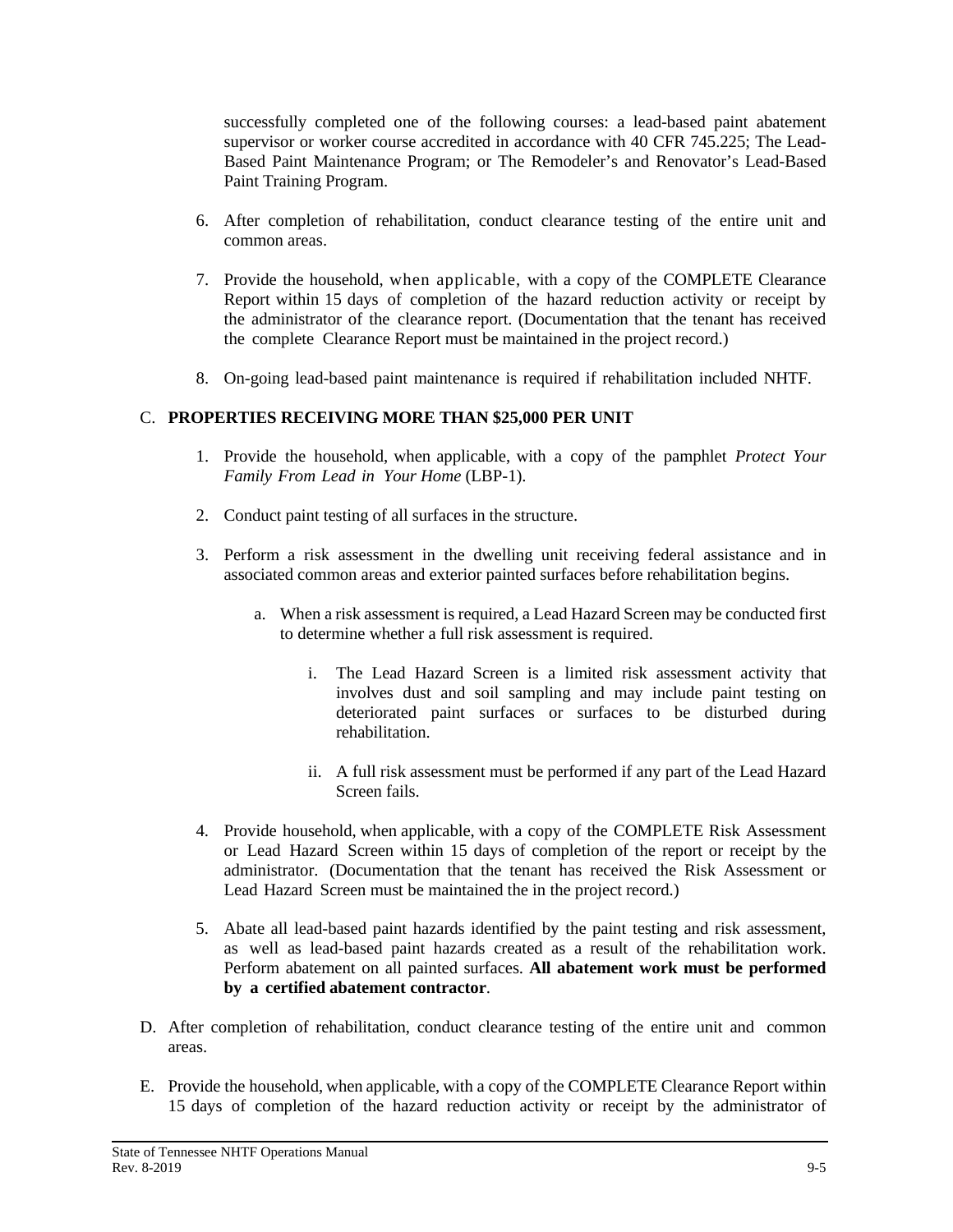the clearance report. (Documentation that the tenant has received the complete Clearance Report must be maintained in the project record.)

- F. On-going lead-based paint maintenance is required if rehabilitation included NHTF.
	- 1. Documentation must be maintained in the NHTF program files that all reports have been received by the tenant and/or contractor.

#### **4. STEPS TO INCORPORATE LEAD-BASED PAINT PROCEDURES IN HOUSING REHBILITATION**

- A. Complete the initial walk through and work-write-up. By doing the initial walk-through and work write-up, it is sometimes possible to determine that a unit needs to be reconstructed prior to expending the funds for a paint inspection/risk assessment that is not needed. Other times it may be necessary to have the paint inspection/risk assessment completed in order to make the determination that reconstruction is the best use of funds.
- B. Determine the estimated cost of repairs and the category into which the project falls.
- C. Provide risk assessor with a copy of the initial work write-up showing which areas are to be disturbed by the rehabilitation. Proceed with appropriate paint testing/risk assessment. If the Risk Assessment and testing has already been completed, the findings should be incorporated into the work wire-up. The paint inspection/risk assessment should address not only the areas to be disturbed, but any lead-based paint hazards and potential hazards that are discovered as part of the paint inspection/risk assessment.
- D. Provide tenant with a copy of the COMPLETE Risk Assessment or Lead Hazard Screen (LBP 2-Tenant Receipt of Lead-Based Paint Risk Assessment) within 15 days of completion of the report or receipt by the administrator. (Documentation that the household, when applicable, has received the Risk Assessment or Lead Hazard Screen must be maintained the in the project record.)
- E. Incorporate measures recommended by the risk assessor into the work write-up including LBP 4-Status of Compliance with Lead-Based Paint Regulations. The work write-up should be broken out with separate line item costs for both the rehabilitation work and the lead hazard reduction work. In most cases, the cost of lead work hazard reduction will be associated with a particular line item of rehabilitation work. In certain situations placing the cost of interim controls under lead hazard reduction may be the best choice, and the rationale for that decision must be well documented. It is important to remember that only the interim controls recommended in the risk assessment may be used for the rehabilitation.
- F. Determine if relocation is necessary.
- G. Put the project out to bid. The bid sheet must differentiate between rehabilitation work and lead work. The costs of site preparation, occupant protection, relocation, interim controls, abatement, clearance and waste handling attributable to lead-based paint hazard reduction *are not* to be included in the hard costs of rehabilitation. The two totals will then be added together to arrive at a total bid amount.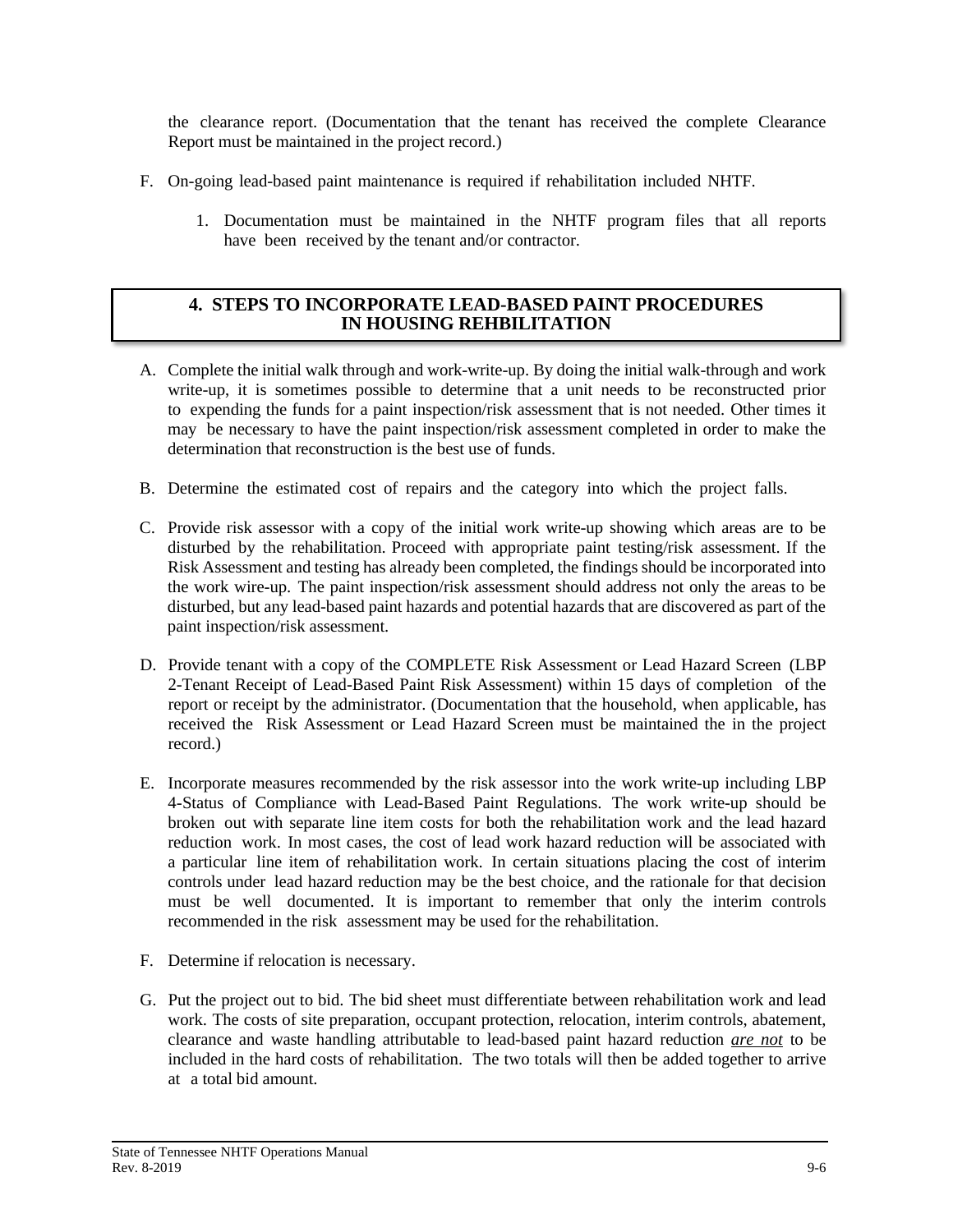- H. Relocation of tenant and furnishings, if applicable.
- I. After completing work, clearance must be achieved. Provide the household with a copy of the COMPLETE Clearance Report (LBP 5 – Tenant Receipt of Lead Based Paint Clearance Report) within 15 days of completion of the hazard reduction activity or receipt by the administrator of the clearance report. (Documentation that the tenant has received the complete Clearance Report must be maintained in the project record.)
- J. Move tenant and belongings back into home, if applicable.

# **5. SAFE WORK PRACTICES**

- A. Tenant/occupant and their belongings shall be protected and the worksite prepared in accordance with 24 CFR Part 35.1345 and prohibited methods of paint removal shall not be used.
- B. The worksite shall be prepared to prevent the release of leaded dust and contain lead-based paint chips and other debris from hazard reduction activities within the worksite until they can be safely removed. Practices that minimize the spread of leaded dust, paint chips, soil and debris shall be used during worksite preparation.
- C. A warning sign shall be posted at each entry to a room where hazard reduction activities are conducted when occupants are present; or at each main and secondary entryway to a building from which occupants have been relocated; or for an exterior hazard reduction activity, where it is easily read from a distance of 20 feet from the edge of the hazard reduction worksite. Each warning sign shall meet the requirements as described in 29 CFR 1926.52(m).
- D. After hazard reduction activities have been completed, the worksite shall be cleaned using cleaning methods, products and devices that are successful in cleaning up dust-lead hazards, such as a HEPA vacuum, or other method of equivalent efficacy, and lead-specific detergent or equivalent.

# **6. INTERIM CONTROLS**

- A. Even though Interim controls are a temporary solution to lead-based paint hazards, they significantly reduce the risk of lead poisoning among the housing residents. Interim control methods include:
	- 1. Paint stabilization Deteriorated paint can be controlled through repairs, safe paint removal, repainting the surface and/or repairing loose and deteriorated substrate materials.
	- 2. Friction and impact surface treatments Friction and impact surfaces that create lead dust, such as windows, doors, stair treads and floors, can be treated by re-hanging doors and placing rubber stoppers along impact surfaces, and cushioning window tracks with plastic liners to reduce friction.
	- 3. Treatment for chewable surfaces If a child under six has chewed surfaces known to contain lead, or if these surfaces are presumed to contain lead, these surfaces must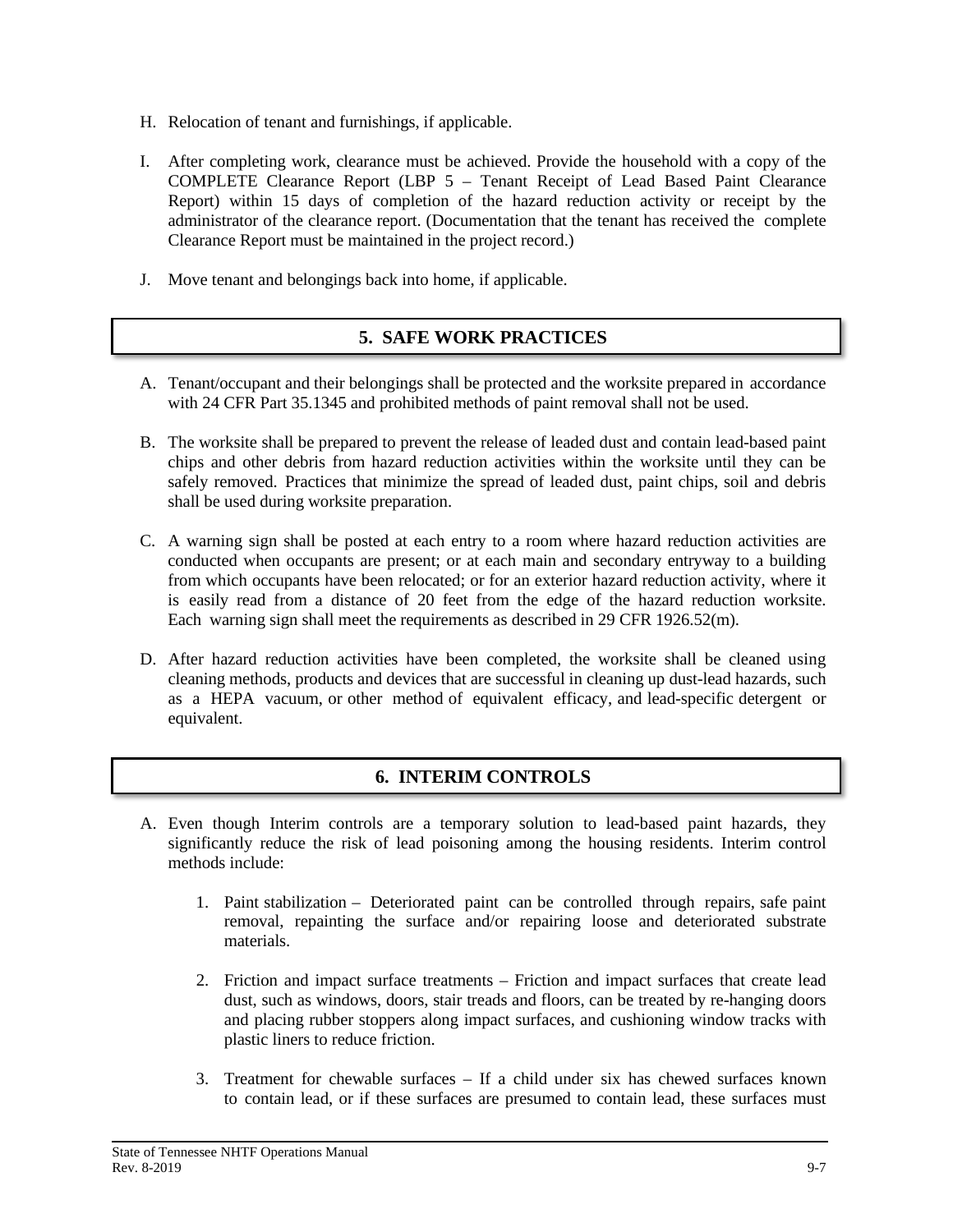be enclosed or coated so that they are impenetrable.

- 4. Dust control All horizontal surfaces that are rough, pitted, or porous such as bare floors, stairs, window sills, and window troughs must be covered with a smooth cleanable covering or coating such as metal coil stock, plastic, polyurethane, or linoleum. Leadcontaminated dust can be controlled by cleaning surfaces that reduce leaded dust. Carpeting must be vacuumed and rugs must be removed and vacuumed on both sides. Vacuuming must be done using HEPA vacuums.
- 5. Soil treatments Control lead-contaminated soil by limiting access to it. There two methods: covering contaminated surfaces with sod, grass, mulch, gravel or other appropriate material; and land use controls such as fences or signs.
- B. All interim control strategies require worksite preparation, cleanup, waste disposal, clearance testing, recordkeeping and monitoring.

#### **7. ABATEMENT STRATEGIES**

- A. Abatement strategies include the removal of lead-based paint. There are five basic methods of abatement for components that contain lead-based paint:
	- 1. **Component replacement** The removal of building components that contain lead-based paint.
	- 2. **Paint removal** The separation of paint from the substrate using safe heat, chemical, or abrasive methods. It is the least preferred method and requires the greatest care and most careful clean-up. It is most appropriate for small surfaces.
	- 3. **Enclosure** The installation of a barrier (such as paneling) that is mechanically attached to the building component, with all edges and seams sealed to prevent the escape of leadbased dust. It is appropriate for large surfaces such as walls, ceilings, floors and exteriors.
	- 4. **Encapsulation** Involves a liquid or adhesive material that covers the component and forms a barrier that makes the leas-based paint surface inaccessible by relying upon adhesion. It is most appropriate for most kinds of smooth surfaces but cannot be used effectively on friction surfaces, surfaces in poor condition, or surfaces that may become wet. It must also be compatible with the existing paint.
	- 5. **Soil Abatement** Includes removal of at least the top six inches of soil but may go to two feet in areas with heavy contamination; and paving the contaminated soil with high quality concrete or asphalt.
- B. All abatement strategies require worksite preparation, cleanup, waste disposal, clearance testing, recordkeeping and monitoring.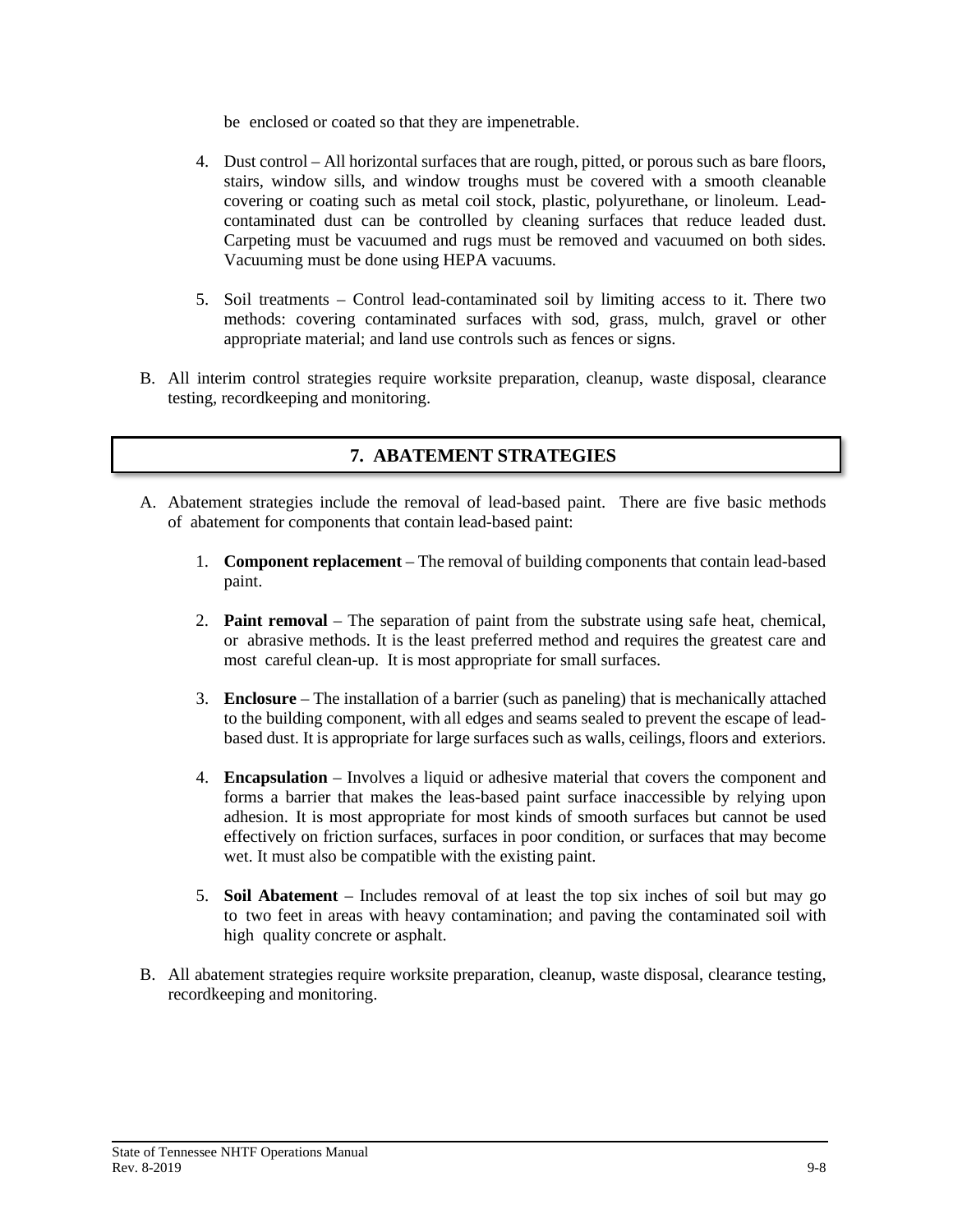## **8. HUD STANDARDS FOR SAFE METHODS AND PROHIBITED METHODS FOR TREATING LEAD-BASED PAINT**

#### A. **Examples of safe treatment methods:**

- 1. Wet scraping;
- 2. Wet sanding;
- 3. Chemical stripping off site;
- 4. Replacing painted components;
- 5. Scraping with an infrared or coil-type heat gun with temperatures below 1,100ºF;
- 6. HEPA vacuum sanding;
- 7. HEPA vacuum needle gun;
- 8. Abrasive sanding with a HEPA vacuum; and
- 9. Covering a defective surface with durable materials such as wallboard or vinyl siding, with the joints sealed and caulked.

#### B. **Examples of prohibited treatment methods:**

- 1. Open flame burning or torching;
- 2. Machine sanding or grinding without a HEPA local exhaust;
- 3. Heat guns operating above 1,100ºF or charring;
- 4. Dry scraping or dry sanding except in conjunction with heat guns or within one foot of outlets; and
- 5. Paint stripping in a poorly ventilated space using a volatile stripper that is a hazardous substance.

# **9. OCCUPANT PROTECTION**

- A. This section establishes procedures for protecting dwelling unit occupants and the environment from contamination from lead-contaminated or lead-containing materials during hazard reduction activities.
	- 1. Occupants shall not be permitted to enter the worksite during hazard reduction activities, until after hazard reduction work has been completed and clearance, if required, has been achieved.
	- 2. Occupants shall be temporarily relocated before and during hazard reduction activities to a suitable, decent, safe, and similarly accessible dwelling unit that does not have lead-based paint hazards, except if:
		- a. Treatment will not disturb lead-based paint, dust-lead hazards, or soillead hazards;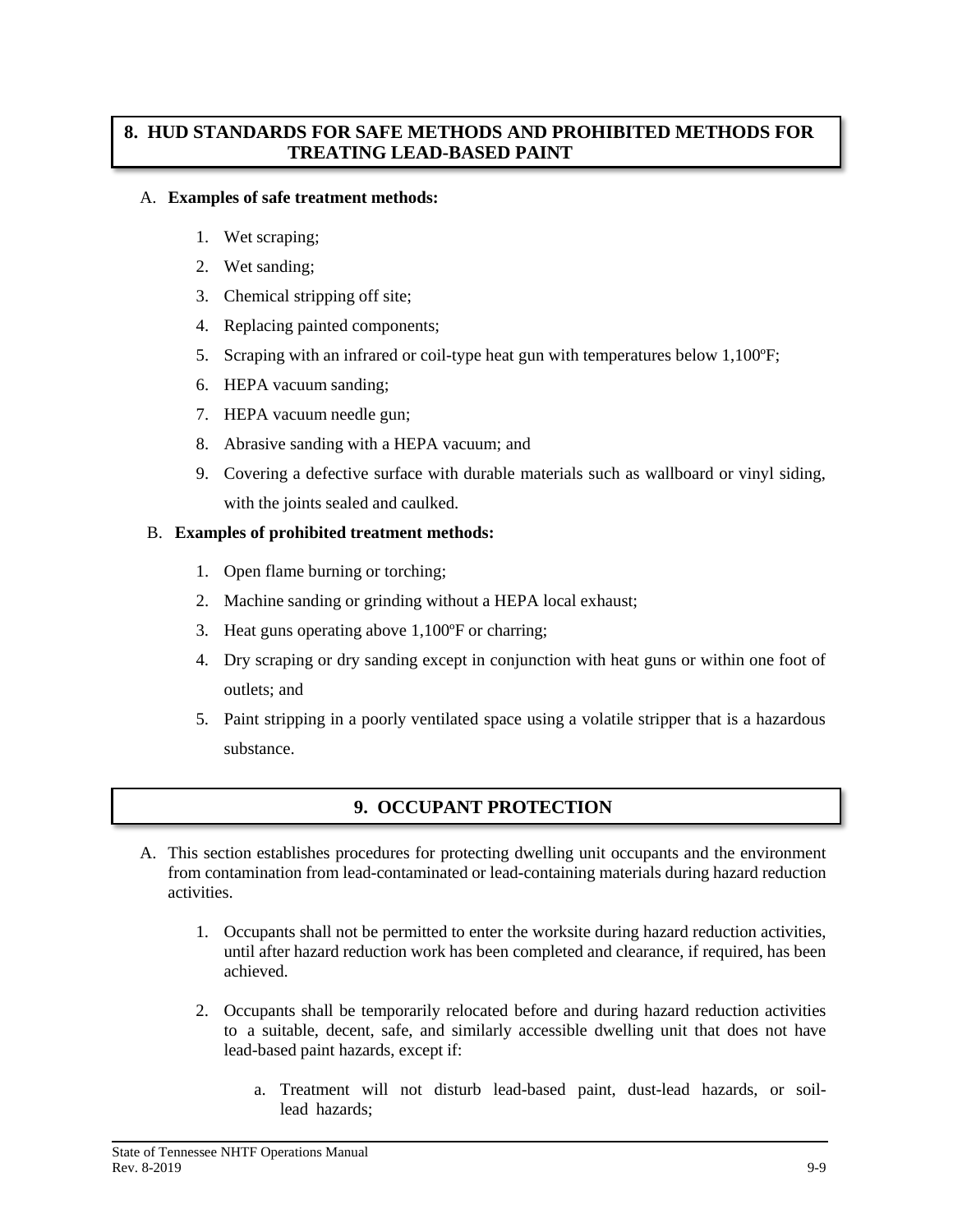- b. Only the exterior of the dwelling unit is treated, and windows, doors, ventilation intakes and other openings in or near the worksite are sealed during hazard control work and cleaned afterward, and entry free of dust-lead hazards, soil-lead hazards, and debris is provided;
- c. Treatment of the interior will be completed within one period of 8-daytime hours, the worksite is contained so as to prevent the release of leaded dust and debris into other areas, and treatment does not create other safety, health or environmental hazards; or
- d. Treatment of the interior will be completed within 5 calendar days, the worksite is contained so as to prevent the release of leaded dust and debris into other areas, and treatment does not create other safety, health or environmental hazards; and the worksite and the area within at least 10 feet of the containment area is cleaned to remove any visible dust or debris, and occupants have safe access to sleeping areas, and bathroom and kitchen facilities.
- e. All occupants are over the age of 65 (elderly) and are made aware of the hazards involved with remaining in the home during rehabilitation. The residents must sign a waiver (LBP-7 – Elderly Relocation Waiver) acknowledging that they have received information on the hazards and have chosen to remain in their home.
- 3. The dwelling unit and the worksite shall be secured against unauthorized entry, and occupants' belongings protected from contamination by dust-lead hazards and debris during hazard reduction activities. Occupants' belongings in the containment area shall be relocated to a safe and secure area outside the containment area, or covered with all seams and edges taped or otherwise sealed.

#### **10. THE IMPORTANCE OF BREAKING OUT LEAD COST FROM NON-LEAD COSTS IN A WORK WRITE-UP**

- A. It is very important to understand that work write-ups and construction budgets need to clearly delineate lead and non-lead costs and they needs to do so on a line item basis. It is very easy to accidentally trigger abatement by using abatement methods as interim controls or by putting rehabilitation costs under lead hazard reduction costs in order to stay under the \$25,000 cap.
- B. In order to generate a work write-up for rehabilitation with lead that does not trigger abatement, it is very important to realize that the work write-up and risk assessment go hand in hand. It is easy to trigger abatement by calling for an abatement method in the work write-up, such as paint removal, component replacement, encapsulation or enclosure, to correct a lead hazard and then allocating the cost of that method to lead hazard reduction and not to rehabilitation hard costs. It is also important to remember that *only the interim controls called for in the risk assessment* can be used during rehabilitation.
- C. The following costs and activities are the types of lead costs that can be excluded from the hard cost of rehabilitation:
	- 1. Cost of site preparation;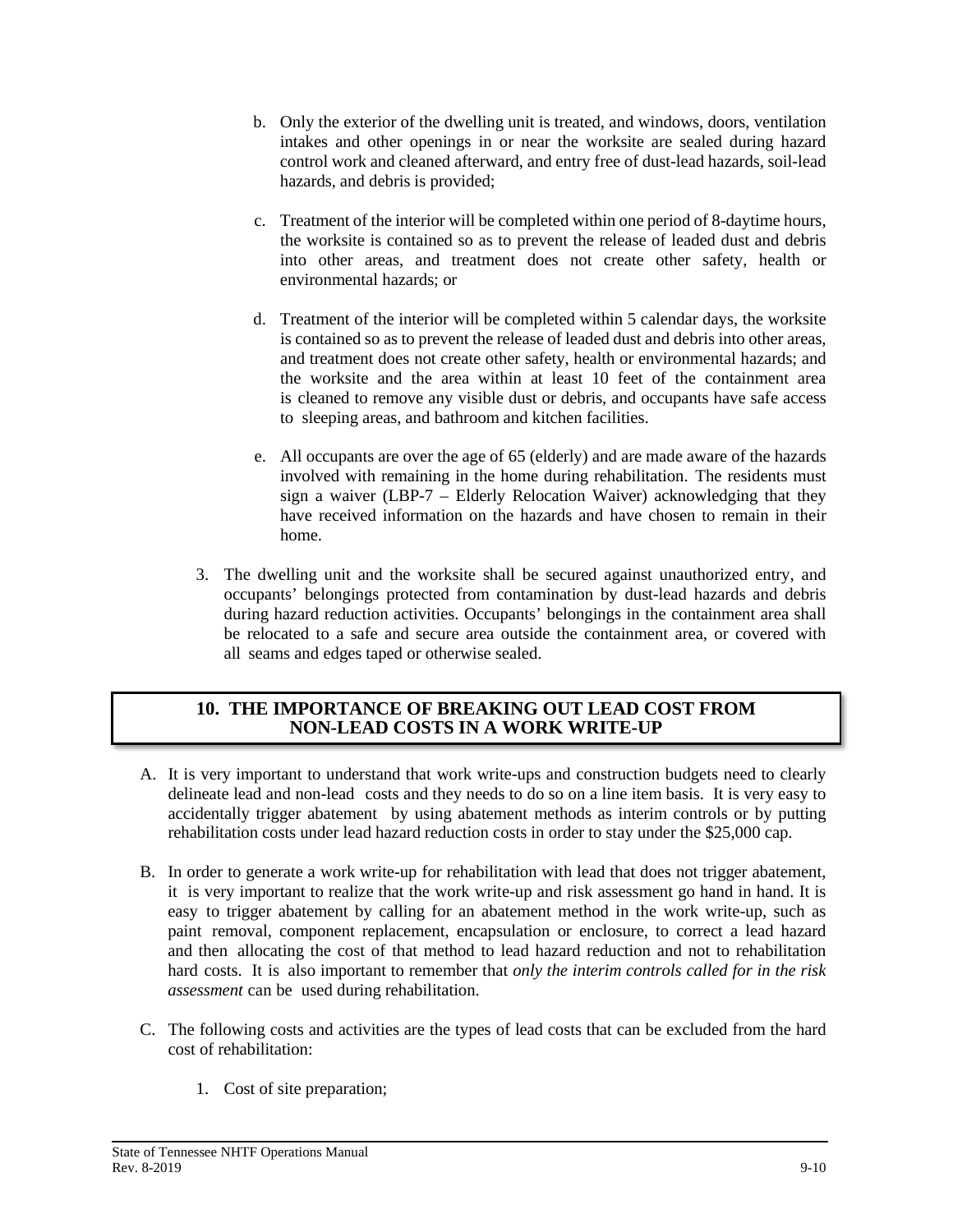- 2. Occupant protection;
- 3. Relocation;
- 4. Interim controls;
- 5. Abatement;
- 6. Clearance; and
- 7. Waste handling attributable to lead-based paint hazard reduction.
- D. It should be noted that 'interim controls' is a very gray area and one area that seems to be very troublesome. *Just because a rehabilitation activity uses an interim control or has lead that requires the use of safe work practices, does not mean that the full cost of that activity can be deducted from the hard cost of rehabilitation.* Sometimes the 'interim control' may simply be needed to correct a lead hazard before a particular rehabilitation activity can be done. This type of interim control can be deducted from the rehabilitation hard cost, but not the full cost of the activity. Good documentation is necessary and this is where both intent and the risk assessment play a major role in determining if abatement has been triggered.
- E. In order to prevent the accidental triggering of abatement, one methodology would be to always have a rehabilitation hard cost for each line item in the work write-up that has lead. The cost of the activity if no lead was involved would be the rehabilitation hard cost. The additional cost of the activity, because it does have lead, is the lead reduction cost. (Cost of activity with lead  $-$  Cost of activity without lead  $=$  Lead hazard reduction cost)
- F. There are two approaches to generating a work write-up and risk assessment for a unit with lead depending on who is doing the inspection and the risk assessment.
	- 1. If the housing inspector and the risk assessor are the not the same:
		- a. The housing inspector needs to do the initial codes inspection and identify the rehabilitation work to be done on the house.
		- b. The Risk Assessor completes his testing of the complete structure and gives the report to the housing inspector.
		- c. The housing inspector then modifies the work write-up so that it clearly breaks out rehabilitation work and required lead work separately by:
			- i. Identifying the housing components that have lead and require safe work practices.
			- ii. Incorporating in the work write-up any interim controls that are required to correct lead based paint hazards that were identified in the risk assessment but may or may not have been addressed as part of the original write-up.
			- iii. Ensuring that where applicable, line items with lead have both a rehabilitation cost and a lead cost.
	- 2. If the housing inspector and the lead inspector are the same person, the inspector can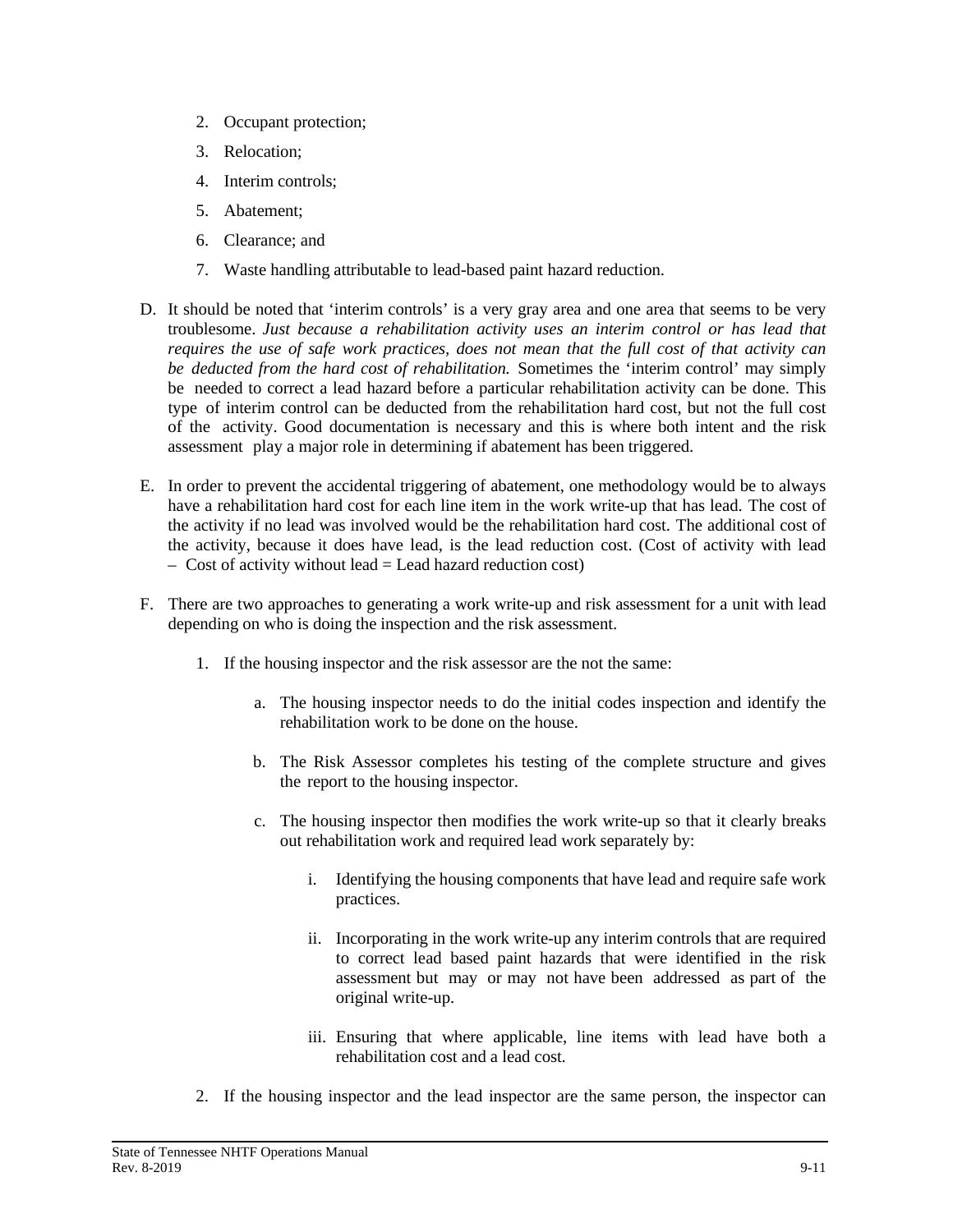conduct both the codes inspection and the risk assessment at the same time and generate the work write-up so that it clearly breaks out rehabilitation work and required lead work separately as in  $11.6(1)(c)$  i-iii above.

3. The risk assessment and the work write-up that clearly breaks out the lead costs and non-lead costs on a line item basis will need to be submitted along with the contract when the set-up information is sent to THDA. The work write-ups will need to identify all line items that have lead and require the use of safe work practices. When interim controls are used, the methods to be used need to be clearly spelled out and the cost properly allocated.

# **11. GUIDANCE ON RELOCATION**

- A. The Lead Safe Housing Rule includes requirements for occupant protection during lead hazard reduction activities. These occupant protection measures often require that a resident leave the unit while work is being performed. Relocation to a temporary unit may be required.
- B. When is relocation required? Residents must be kept out of the work area during lead hazard reduction work and cannot return to the work area until it has passed clearance. If the residents cannot enter important parts of their home (e.g. bathrooms, kitchens) for more than a day, they need to be relocated temporarily.
	- 1. When is relocation not required? The lead safe housing rule lists several situations that do not require relocation. These include:
		- a. The work will not disturb lead-based paint, dust lead hazards, or soil lead hazards.
		- b. Work on the interior of the unit will be completed within one period in eight daytime hours, the site will be contained, and the work will not create other safety, health, or environmental hazards.
		- c. Only the building's exterior is treated; the windows, doors, ventilation intakes, and other openings near the worksite are sealed during hazard reduction activities and cleaned afterward; and a lead-free entry is provided.
		- d. Treatment will be completed within five calendar days; the work area is sealed; at the end of each day, the area within 10 feet of the containment area is cleared of debris and cleaned; at the end of each day, occupants have safe access to sleeping areas, bathroom, and kitchen facilities; and treatment does not create other safety, health, or environmental hazards.
		- e. HUD has advised that the relocation of elderly occupants is not typically required, so long as complete disclosure of the nature of the work is provided and informed consent of the elderly occupant(s) is obtained before commencement of the work. (See LBP-13)
- C. What constitutes an appropriate relocation unit? The Lead Safe Housing Rule requires that the relocation unit be lead-safe. The Interpretive Guidance provides two ways to demonstrate the lead-safety of a unit: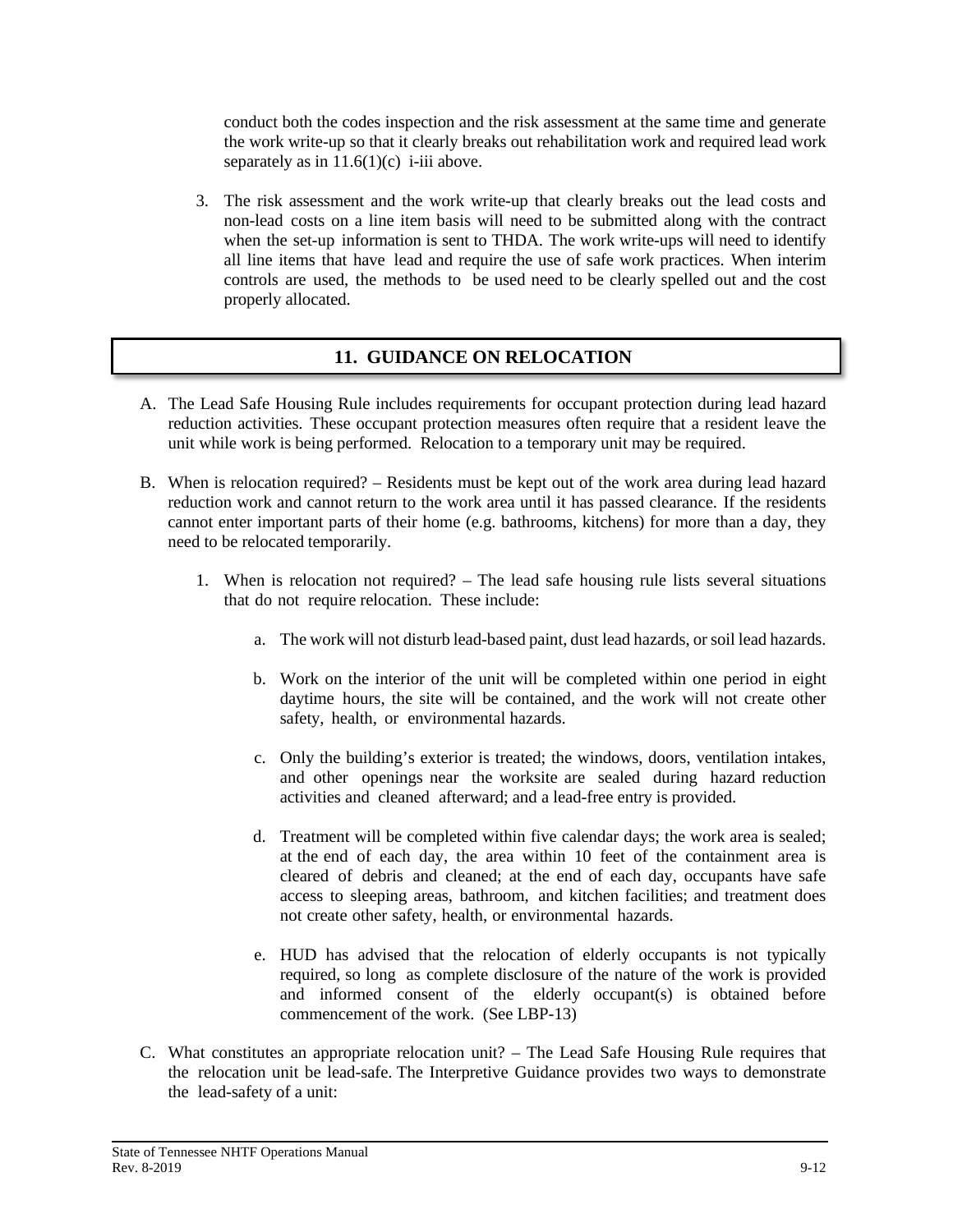- 1. Use post-1978 units.
- 2. Perform a clearance examination in the unit to ensure that there is no deteriorated paint or dust hazards.
- D. Does relocation for lead hazard reduction trigger the Uniform Relocation Act (URA)? The URA is triggered if tenants are not treated reasonably during temporary relocation.
	- 1. For tenants, this means that the agency must pay the out-of-pocket costs incurred by tenants during temporary relocation, such as the rent charged for the temporary unit above their costs for their existing unit, costs to move back and forth from the temporary unit, storage costs for personal belongings, and utility hookups at the temporary unit. In addition reasonable advance notice must be provided to the tenant before the tenant is required to move into or out of the temporary unit. Further, the unit they move into must be suitable for their needs. (For more information on URA, consult HUD Handbook 1378.)
	- 2. Work in owner-occupied housing does not trigger the URA. However, agencies may choose to define hardship situations for tenants and adopt temporary relocation as part of their written policies and procedures to pay certain costs, such as a per-day maximum for costs actually incurred for housing and meals. Any such policy must be written and must be applied consistently.
- E. What should a relocation policy cover? Relocation policies serve as a useful guide to staff and program participants and help ensure that all program participants are treated consistently. The policy should cover:
	- 1. When relocation is required under the program and how long temporary relocation will typically last
	- 2. How much notice will be provided to move and return
	- 3. What constitutes an appropriate relocation unit
	- 4. Whose responsibility it is to identify a temporary unit
	- 5. How much, if any, will be allowed for a meal allowance per person if the temporary unit has no cooking facilities
	- 6. How payment will be disbursed
	- 7. What relocation benefits are available to the resident during the relocation period
- F. How can relocation costs be minimized? Minimize the relocation time. Stage work to minimize the time the residents need to be out of the unit. The worksite must be properly contained and the resident may not enter that area ever during the course of the work. Work areas must pass interim clearance before a resident can reoccupy them. A final clearance is still required at the end of the job, even after interim clearances have been done.
- G. Minimize associated costs. Negotiate favorable rates with motel or apartment owners for temporary relocation units. Obtain competitive bids from moving or storage companies, and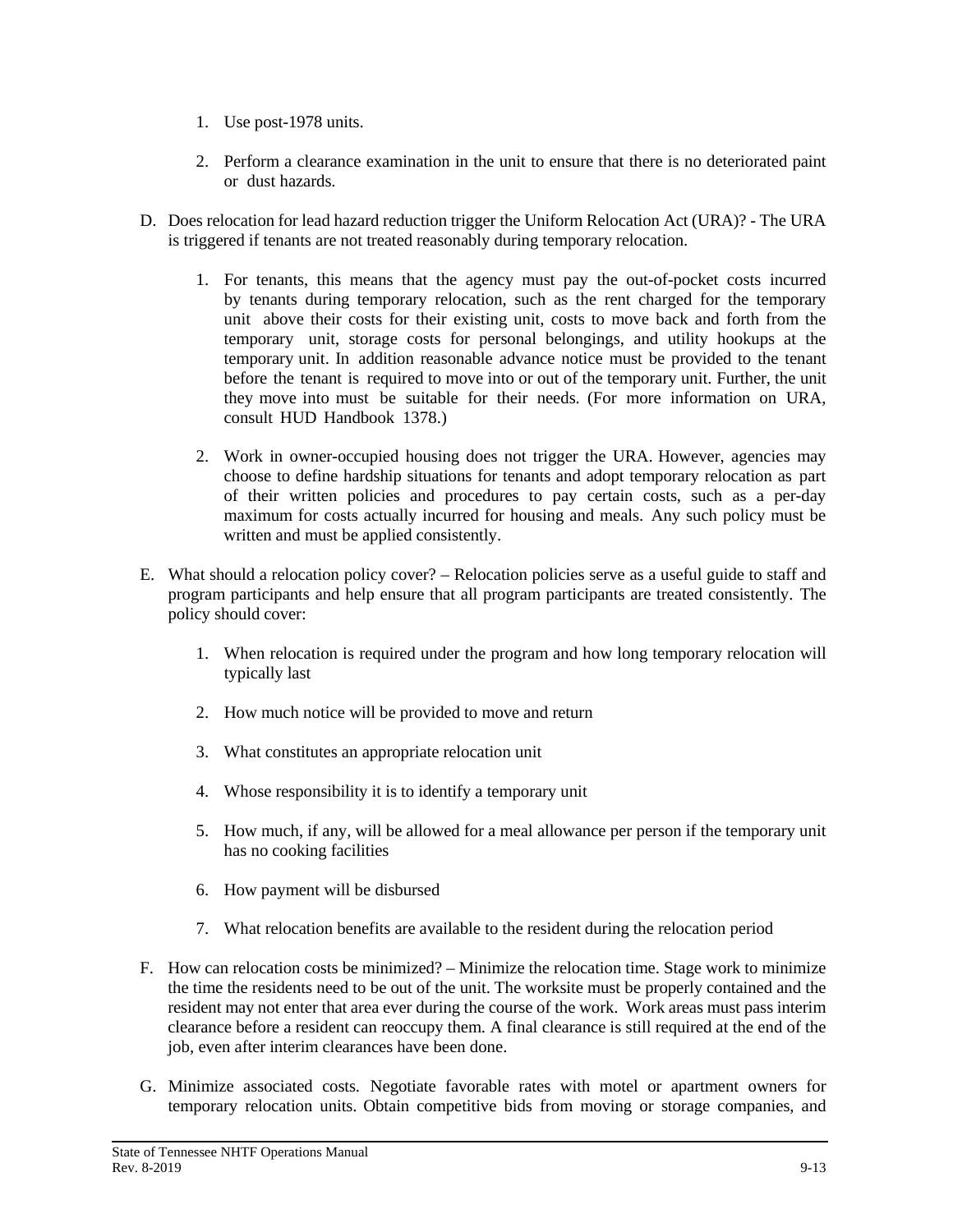identify a mover and storage company that will provide services at the most favorable rate. However, costs should be based on actual expenses, not a per unit rate.

## **12. ACQUISITION, LEASING, SUPPORT SERVICES, OR OPERATION**

- A. The purpose of subpart K is to establish procedures to eliminate as far as practicable leadbased paint hazards in a pre-1978 residential property that receives federal assistance under certain HUD programs for acquisition, leasing, support services, or operation. Acquisition, leasing, support services, and operation do not include mortgage insurance, sale of federally owned housing, project-based or tenant-based rental assistance, or assistance to public housing.
- B. Notices and Pamphlets In cases where evaluation or hazard reduction, including paint stabilization, is undertaken, each grantee shall provide a notice to residents in accordance with 24 CFR Part 35.125. A visual assessment is not considered an evaluation for purposes of this part. The grantee shall provide the lead hazard information pamphlet.
- C. If a dwelling unit receives federal assistance under a program covered by this Subpart, each grantee shall conduct the following activities for the dwelling unit and all common areas servicing the dwelling unit and the exterior surfaces of the building in which the dwelling unit is located:
	- 1. A visual assessment of all painted surfaces in order to identify deteriorated paint;
	- 2. Paint stabilization of each deteriorated paint surface, before occupancy of a vacant dwelling unit or where a unit is occupied, immediately after the receipt of federal assistance; and
	- 3. The grantee shall incorporate ongoing lead-based paint maintenance activities into regular building operations.
	- 4. The grantee shall provide a notice to occupants describing the results of the clearance examination in accordance with 24 CFR Part 35.125.

# **13. COST**

- A. Costs for paint testing, risk assessments, and clearance testing will be paid as soft costs. There is an acceptable range for costs involving these activities, and the range has increased due to recent increases in transportation costs. Please contact your specialist for cost approval prior to contracting for these services
- B. Expenses incurred conducting lead activities such as costs of site preparation, occupant protection, relocation, interim controls, clearance, waste handling attributed to lead-based paint hazard reduction, standard treatments, and abatement will count towards the subsidy limit.